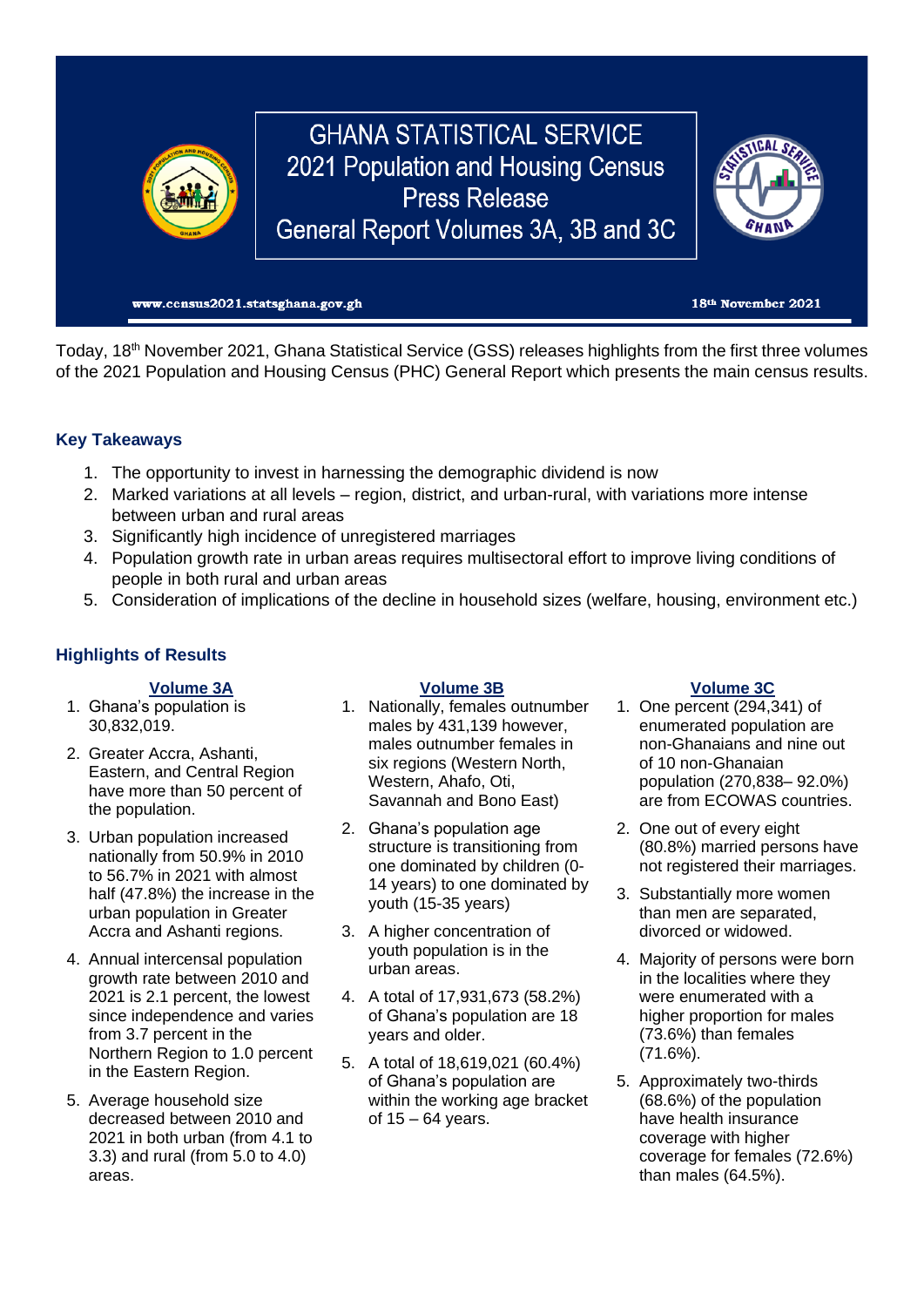### **About the 2021 Population and Housing Census**

The 2021 Population and Housing Census (PHC), Ghana's first fully digital census, employed technology in all aspects of its implementation. It leveraged on technology available to improve operational efficiency, enhance the quality of the data collected and be able to release the main results in a timely manner. To understand more about the uniqueness of the 2021 PHC, download [the basics of the census document](https://census2021.statsghana.gov.gh/gssmain/fileUpload/pressrelease/Basics%20of%20the%20census.pdf) and the [pre-release fact sheets.](https://census2021.statsghana.gov.gh/resources.php?readpage=MjU4NjM1OTE5Ni44OTc=&FactSheets) For more information on the previous 2021 PHC results release, download the press releases on the [Preliminary Report](https://census2021.statsghana.gov.gh/presspage.php?readmorenews=MTQ1MTUyODEyMC43MDc1&Press-Release-on-Provisional-Results) and the [Residential Proximity to Essential Service Facilities.](https://census2021.statsghana.gov.gh/presspage.php?readmorenews=MTYwOTg3NjY0Mi45NjY1&2021-PHC-Residential-Proximity-to-Essential-Service-Facilities-Report)

## **Scope of the General Report**

The 2021 PHC General Report contains disaggregated data on the main census results and features 11 volumes presenting findings from the different modules of the census questionnaires. The General Report will be released in multiple instalments starting with Volumes 3A, 3B and 3C on 18<sup>th</sup> November 2021. Volume 3A, Population of Administrative Units, presents population size, sex composition and population density by region, district, and type of locality (urban/rural). Volume 3B presents statistics on age and sex profile by region, and type of locality. Volume 3C presents background (sociodemographic) characteristics on the population by region, and type of locality.

These reports will present important disaggregated data for research, policy, and planning in line with census aim of generating relevant and timely data for decision-making. Disaggregated data, such as presented in the General Report, are critical to identifying vulnerable populations in order to ensure that no one is left behind as is the premise of the Sustainable Development Goals (SDGs)

## **2021 PHC General Report**

Volume 3A: Population of Regions and Districts Volume 3B: Age and Sex **Composition** Volume 3C: Background **Characteristics** Volume 3D: Literacy and Education Volume 3E: Economic Activities Volume 3F: Difficulties in Performing Activities Volume 3G: Information and Communication Technology Volume 3H: Fertility and Mortality Volume 3K: Housing **Characteristics** Volume 3M: Sanitation Facilities Volume 3N: Structures

| <b>District Rank</b> | <b>District</b> | Region               | <b>Total Population</b> |
|----------------------|-----------------|----------------------|-------------------------|
| 1                    | Ashanti         | Kumasi Metropolitan  | 443,981                 |
| 2                    | Greater Accra   | Kpone Katamanso      | 417,334                 |
| 3                    | Northern        | Tamale Metropolitan  | 374,744                 |
| 4                    | Greater Accra   | Ga South             | 350,121                 |
| 5                    | Northern        | Sagnarigu Municipal  | 341,711                 |
| 257                  | Eastern         | <b>Birim South</b>   | 35,654                  |
| 258                  | Ashanti         | Sekyere Afram Plains | 32,640                  |
| 259                  | Volta           | Akatsi North         | 32,541                  |
| 260                  | Oti             | Guan                 | 28,238                  |
| 261                  | Bono            | Banda                | 28,179                  |

## **District Rankings**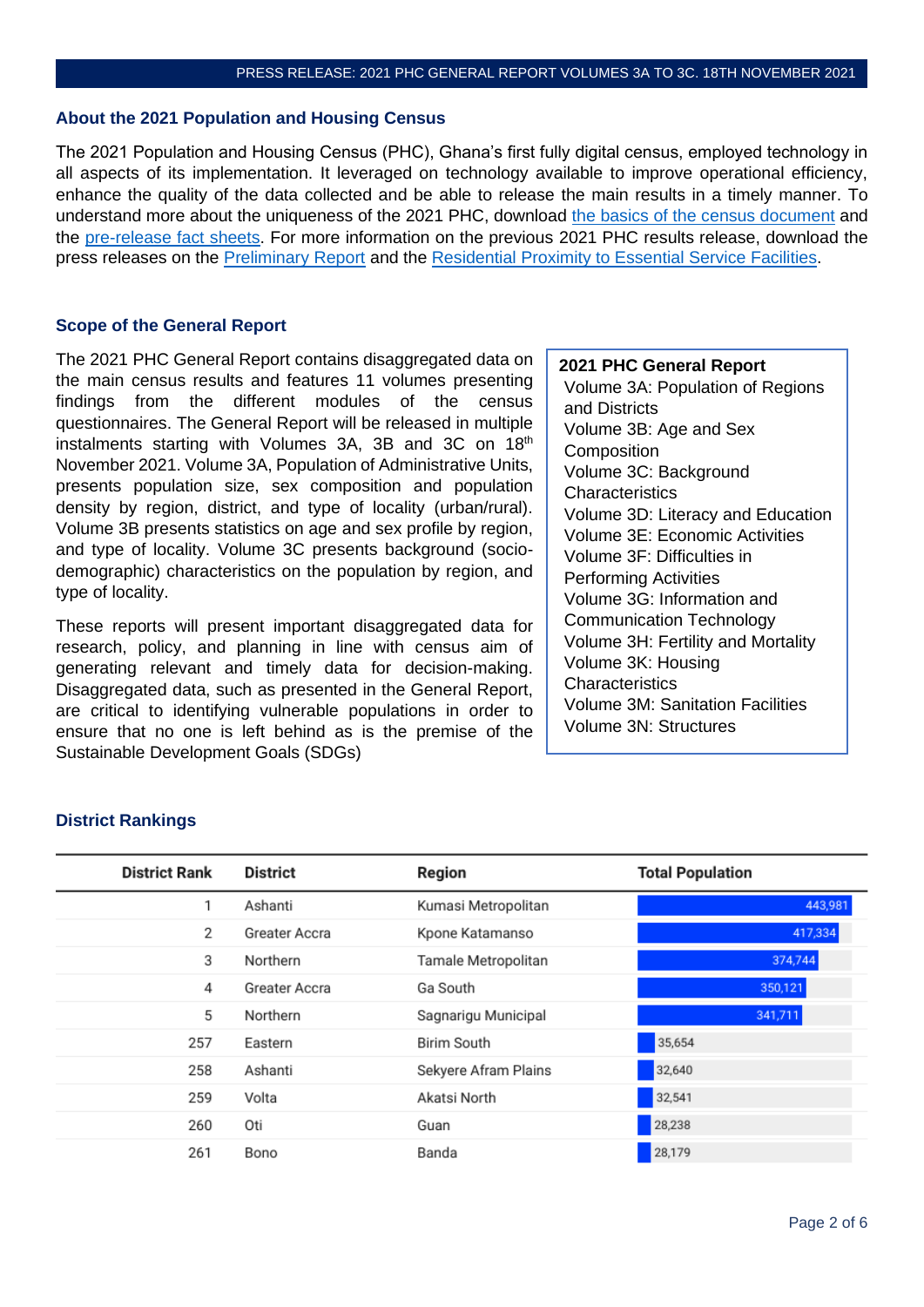# PRESS RELEASE: 2021 PHC GENERAL REPORT VOLUMES 3A TO 3C. 18TH NOVEMBER 2021

| <b>District Rank</b> | Region        | District                   | <b>Percent Female</b> |
|----------------------|---------------|----------------------------|-----------------------|
| 1                    | Central       | Gomoa West                 | 54.0%                 |
| 2                    | Central       | Mfantsiman                 | 54.0%                 |
| 3                    | Volta         | South Tongu                | 54.0%                 |
| 4                    | Central       | Ekumfi                     | 54.0%                 |
| 5                    | Volta         | Akatsi North               | 53.0%                 |
| 257                  | Bono East     | Sene East                  | 47.0%                 |
| 258                  | Ashanti       | Akrofuom                   | 47.0%                 |
| 259                  | Eastern       | Kwahu Afram Plains North   | 47.0%                 |
| 260                  | Ashanti       | Sekyere Afram Plains North | 46.0%                 |
| 261                  | Western North | Suaman                     | 46.0%                 |

| <b>District Rank</b> | Region        | <b>District</b>        | <b>Household Size</b> |
|----------------------|---------------|------------------------|-----------------------|
| 1                    | North East    | East Mamprusi          | 6.8                   |
| 2                    | North East    | Yunyoo Nasuan          | 6.7                   |
| 3                    | Savannah      | Central Gonja          | 6.6                   |
| 4                    | North East    | Chereponi              | 6.3                   |
| 5                    | Northern      | Tolon                  | 6.3                   |
| 257                  | Central       | Cape Coast South       | 2.8                   |
| 258                  | Greater Accra | Accra Metropolitan     | 2.8                   |
| 259                  | Greater Accra | Ayawaso West Municipal | 2.7                   |
| 260                  | Eastern       | New Juaben South       | 2.7                   |
| 261                  | Greater Accra | Korle Klottey          | 2.5                   |

| <b>District Rank</b> | Region        | <b>District</b>            | Persons per km sq |
|----------------------|---------------|----------------------------|-------------------|
|                      | Greater Accra | Ayawaso North Municipal    | 33,583            |
| 2                    | Ashanti       | Old Tafo Municipal         | 20,880            |
| 3                    | Greater Accra | Ablekuma Central Municipal | 19,116            |
| 4                    | Greater Accra | Ayawaso Central Municipal  | 16,759            |
| 5                    | Greater Accra | Ayawaso East               | 16,498            |
| 257                  | Bono          | Banda                      | 14                |
| 258                  | Savannah      | West Gonja                 | 14                |
| 259                  | Savannah      | North Gonja                | 13                |
| 260                  | Savannah      | North East Gonja           | 12                |
| 261                  | Ashanti       | Sekyere Afram Plains       | 9                 |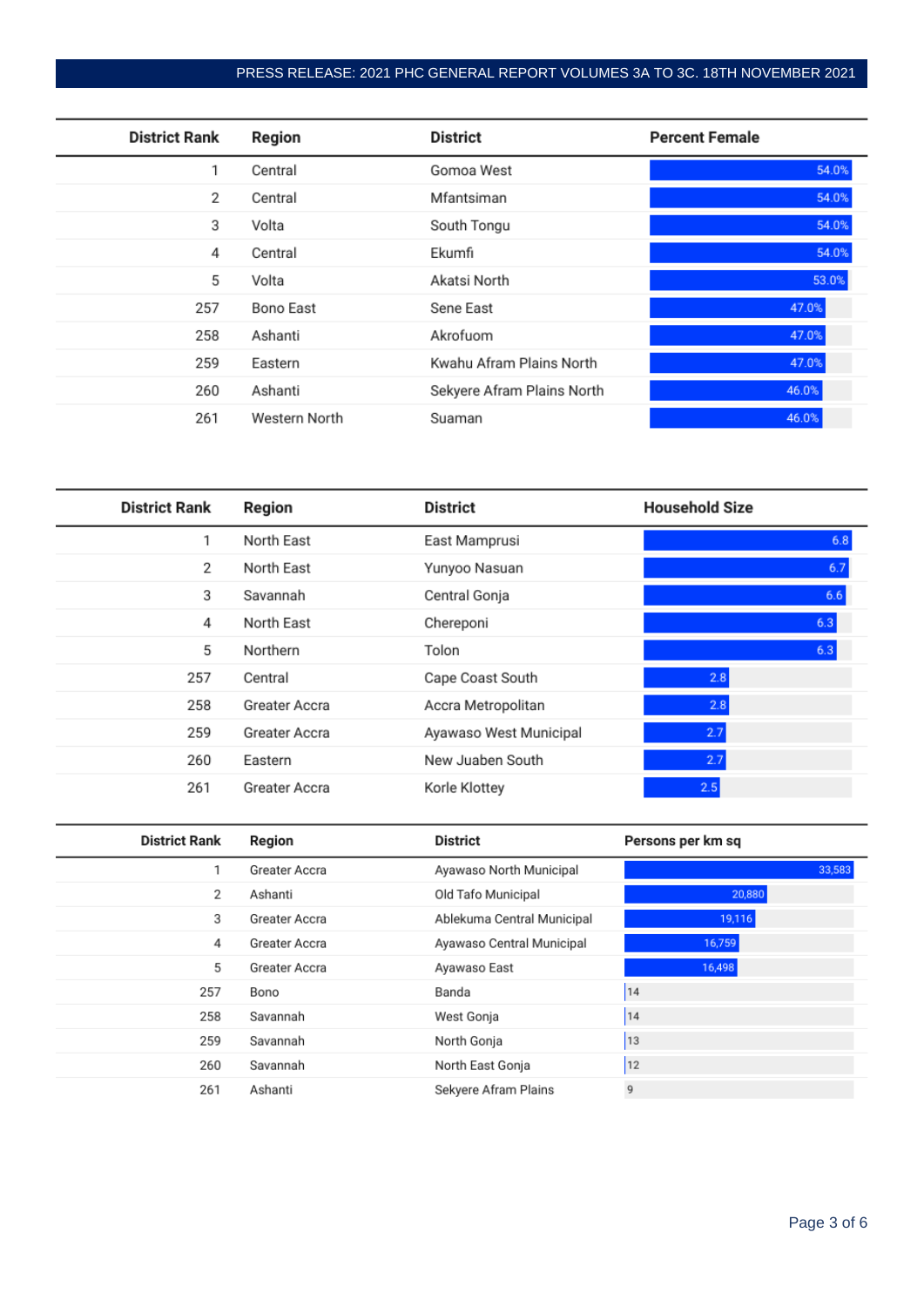# PRESS RELEASE: 2021 PHC GENERAL REPORT VOLUMES 3A TO 3C. 18TH NOVEMBER 2021

| Region        | <b>Least Populous District</b> | Population | <b>Most Populous District</b> | Population |
|---------------|--------------------------------|------------|-------------------------------|------------|
| Ahafo         | Asutifi South                  | 68,394     | Asunafo North Municipal       | 150,198    |
| Ashanti       | Sekyere Afram Plains           | 32,640     | Kumasi Metropolitation        | 443,981    |
| Bono          | Banda                          | 28,179     | Sunyani Municipal             | 193,595    |
| Bono East     | Nkoranza North                 | 56,468     | Techiman Municipal            | 243,335    |
| Central       | Ekumfi                         | 56,741     | Gomoa East                    | 308,697    |
| Eastern       | <b>Birim South</b>             | 35,654     | Nsawam Adoagyiri Municipal    | 155,597    |
| Greater Accra | Ayawaso East Municipal         | 53,004     | Kpone Katamanso               | 417,334    |
| North East    | Yunyoo-Nasuan                  | 56,879     | East Mamprusi Municipal       | 188,006    |
| Northern      | Nanton                         | 50,767     | Tamale Metropolitan           | 374,744    |
| Oti           | Guan                           | 28,238     | Nkwanta South                 | 135,936    |
| Savannah      | North East Gonja               | 39,404     | Central Gonja                 | 142,762    |
| Upper East    | Builsa South                   | 36,575     | Bawku West                    | 144,189    |
| Upper West    | Daffiama Bussie                | 38,754     | Wa Municipal                  | 200,672    |
| Volta         | Akatsi North                   | 32,541     | Ketu South                    | 253,122    |
| Western       | Mpohor                         | 52,473     | Prestea/Huni Valley           | 229,301    |
| Western North | Suaman                         | 38,268     | Sefwi Bibiani Ahwiaso Bekwai  | 167,971    |

| Region        | District with Lowest Percent Percent Female<br>of Females |       | <b>District with Highest Percent</b><br>of Females | <b>Percent Female</b> |
|---------------|-----------------------------------------------------------|-------|----------------------------------------------------|-----------------------|
| Ahafo         | Asunafo South                                             | 48.8% | Tano South                                         | 50.7%                 |
| Ashanti       | Sekyere Afram Plains                                      | 46.4% | Suame Municipal                                    | 52.4%                 |
| Bono          | Dormaa West                                               | 46.7% | Berekum East Municipal                             | 52.8%                 |
| Bono East     | Sene East                                                 | 46.7% | Techiman Municipal                                 | 51.2%                 |
| Central       | Upper Denkyira West                                       | 47.1% | Gomoa West                                         | 54.1%                 |
| Eastern       | Kwahu Afram Plains North                                  | 46.6% | Lower Manya Krobo Municipal                        | 53.4%                 |
| Greater Accra | Ayawaso West Municipal                                    | 48.7% | Accra Metropolitan                                 | 52.8%                 |
| North East    | Mamprugu Moagduri                                         | 50.5% | East Mamprusi Municipal                            | 51.5%                 |
| Northern      | Kumbungu                                                  | 50.0% | Karaga                                             | 51.3%                 |
| Oti           | Kadjebi                                                   | 48.8% | Nkwanta North                                      | 50.3%                 |
| Savannah      | Bole                                                      | 48.3% | Sawla-Tuna-Kalba                                   | 53.0%                 |
| Upper East    | Talensi                                                   | 49.6% | Bongo                                              | 52.7%                 |
| Upper West    | Wa East                                                   | 49.0% | Jirapa                                             | 52.9%                 |
| Volta         | Kpando Municipal                                          | 50.0% | South Tongu                                        | 53.6%                 |
| Western       | Wassa Amenfi Central                                      | 46.9% | STMA-Essikado Ketan                                | 51.9%                 |
| Western North | Suaman                                                    | 46.2% | Sefwi Bibiani Ahwiaso Bekwai                       | 50.7%                 |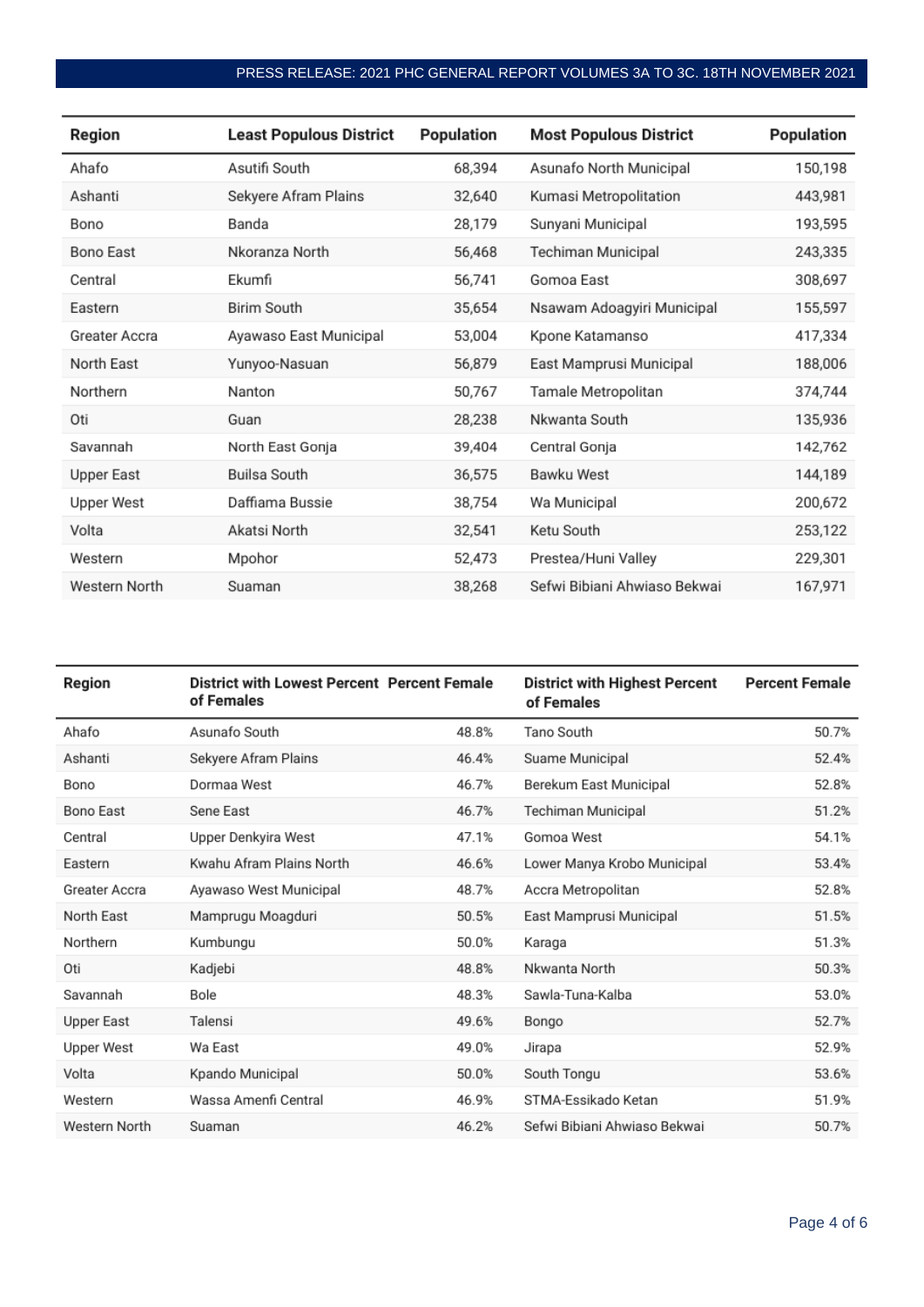## **Ten Headline Population Figures**

| No. | <b>Categories</b>                                   | <b>Persons</b>      |
|-----|-----------------------------------------------------|---------------------|
| 1.  | <b>Total Population</b>                             | 30,832,019 (100.0%) |
| 2.  | Population in Urban Areas                           | 17,472,530 (56.7%)  |
| 3.  | Population in Rural Areas                           | 13,359,489 (43.3%)  |
| 4.  | <b>Population of Females</b>                        | 15,631,579 (50.7%)  |
| 5.  | <b>Population of Males</b>                          | 15,200,440 (49.3%)  |
| 6.  | Population of children $(0 - 14$ years)             | 10,890,453 (35.3%)  |
| 7.  | Population of working age $(15 - 64 \text{ years})$ | 18,619,021 (60.4%)  |
| 8.  | Population of elderly (65+ years)                   | 1,322,545 (4.3%)    |
| 9.  | Population of youth (15 - 35 years)                 | 11,782,614 (38.2%)  |
| 10. | Population of persons 18+ years                     | 17,931,673 (58.2%)  |

## **Data Quality**

The 2021 PHC instituted several data quality monitoring mechanisms and leveraged technology to implement interventions towards ensuring complete and accurate coverage. These included the use of GIS technology and geospatial resources, such as collecting the GPS coordinates of all structures, use of census dashboard for real-time monitoring and continuous data validation by Data Quality Monitors at the various levels of operations.

These strategies made it possible to continuously assess data quality and correct errors and inconsistencies while enumerators were still on the field. The approach, and with public sensitisation programmes, created an alert, enthusiastic and proactive public leading to avoidance of duplications and omissions as well as eliminating fabrications. Learn more about the 2021 PHC data quality assurance process in our pre-release [fact sheet.](https://census2021.statsghana.gov.gh/gssmain/fileUpload/pressrelease/2021%20PHC%20fact%20sheet_Data%20quality%20assurance_210921.pdf)

The [technical documentation](https://census2021.statsghana.gov.gh/resources.php?readpage=MjM0ODgzNjQxMy41MDg1&Instruments-and-training-materials) on the enumeration and data quality assurance procedures are available under the instruments and training materials section of the census website.

## **Data Confidentiality**

Only aggregated data are reported in the General Report and is the norm for the rest of the results in accordance with the [Statistical Service Act, 2019 \(Act 1003\)](https://www.statsghana.gov.gh/gssmain/storage/img/STATISTICAL%20SERVICE%20ACT,%202019%20(ACT%201003).pdf) which places a legal restriction on publishing particulars on individuals. All personal details are protected and removed from all publications and datasets to protect the confidentiality of respondents.

## **Upcoming 2021 PHC Product Releases**

Information on upcoming releases and data products are available in the 2021 PHC Product Release calendar which can be downloaded [here.](https://statsghana.gov.gh/gssmain/storage/img/infobank/2021%20PHC%20Release%20Calendar_140921.pdf) To learn more about the indicators to be presented in subsequent releases, download the [100 uses of census data document,](https://census2021.statsghana.gov.gh/gssmain/fileUpload/pressrelease/100%20uses%20of%20census%20data.pdf) the information sheet on the census [questionnaires](https://census2021.statsghana.gov.gh/gssmain/fileUpload/pressrelease/2021%20PHC%20Information%20Sheet%20on%20the%20Census%20Questionnaires.pdf) and the full questionnaires [online.](https://census2021.statsghana.gov.gh/gssmain/fileUpload/pressrelease/2021%20PHC%20Questionnaires.pdf)